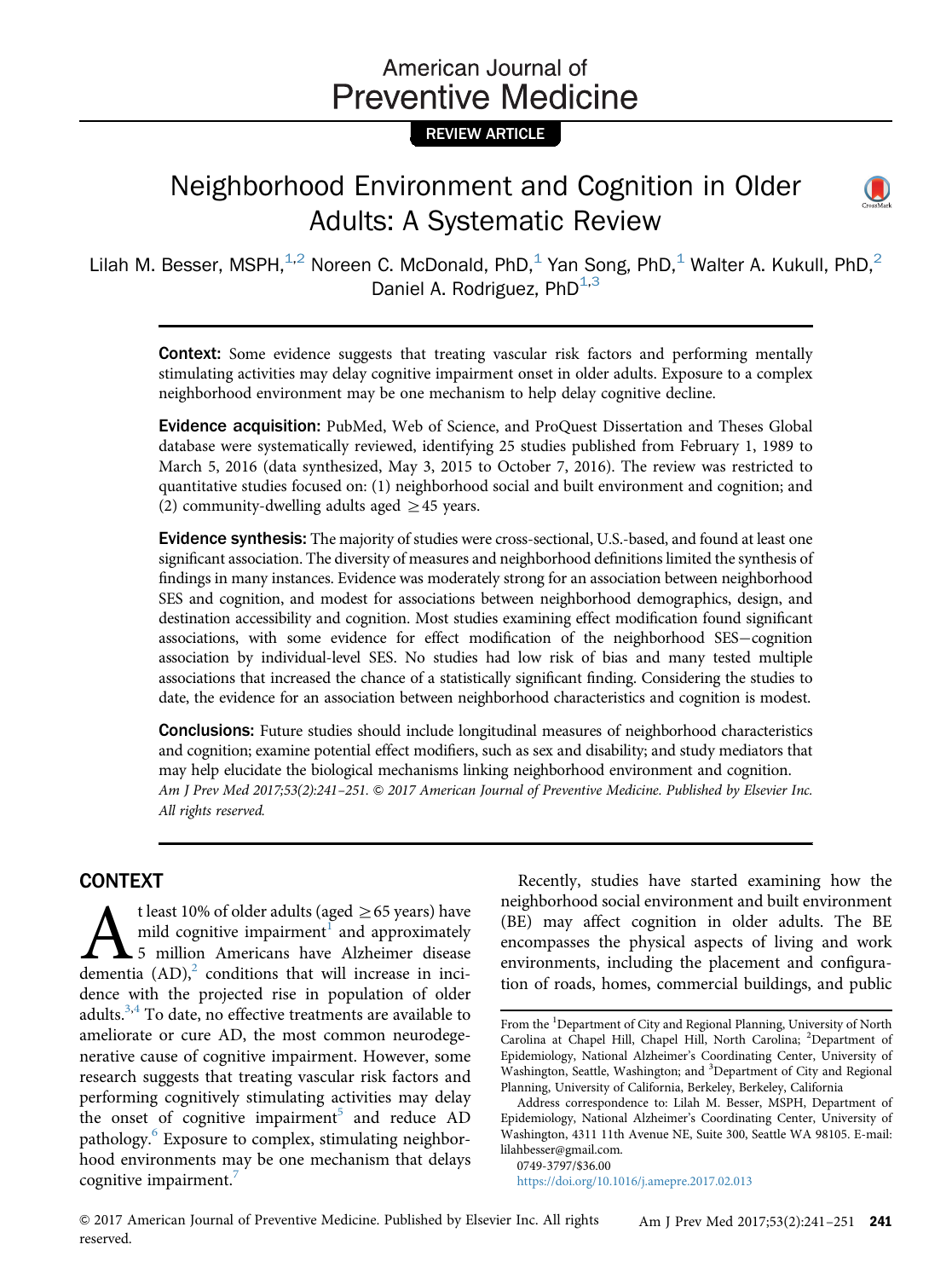spaces; whereas the social environment includes humancentered characteristics, such as demographics, SES, social disorder, and social climate. A literature review of neighborhood environment and health in older adults<sup>8</sup> found that neighborhood SES (NSES) was more frequently associated with health than neighborhood BE measures, and the only study of cognition found that living in neighborhoods with less-educated residents was associated with worse cognition.<sup>9</sup> In another systematic review focused on community environment and cognition in older adults, $10$  the authors also found that lower community SES was frequently associated with worse cognition.

The same mechanisms that link the neighborhood environment and physical activity, blood pressure, obesity, depression, and quality of life<sup>[11](#page-8-0)–[15](#page-8-0)</sup> may explain associations between the neighborhood environment and cognition. The mechanisms may relate to the neighborhood's impact on personal mobility; one's sense of security and safety; potential for chance interactions; exercise and social engagement; access to healthy foods and green space; and exposure to pollution, crime, and social deprivation. For older adults, the neighborhood may become more important, with increasingly less time in motorized transporta-tion and more time in the neighborhood.<sup>[16](#page-8-0)</sup> The neighborhood environment's impact on health may be intensified by physical disability or difficulty navigating and interacting in the neighborhood due to normal cognitive aging.<sup>7</sup> Additionally, the neighborhood may play a strong role in determining the social ties and social participation among older adults, $17,18$  $17,18$  $17,18$  which can affect psychological health and well-being.

Approximately 80% of the U.S. population lived in urban areas in  $2010^{19}$  $2010^{19}$  $2010^{19}$  and more than 90% of older adults would like to age in place, staying in their homes and neighborhoods for as long as possible.<sup>[20](#page-8-0)</sup> Compared with the social environment, the BE is more directly targeted by city and regional planning efforts, and has been studied less in relation to cognition in older adults. Therefore, this study aimed to systematically review publications on the neighborhood social environment and BE and cognition in older adults, with added emphasis on the BE and effect modification (e.g., differential impact on vulnerable populations), two areas that were mentioned only briefly in a 2014 review of community environment and cognition.<sup>[10](#page-8-0)</sup>

### EVIDENCE ACQUISITION

Neighborhoods were defined as geographic areas smaller than towns, cities, or counties and were delineated using administrative boundaries, circumscribed areas (e.g., 0.5 miles around home), or perceived geographic boundaries. The environment surrounding the home was chosen to represent the social and physical exposures likely to affect older adults frequently.

Neuropsychological tests are one means of evaluating cognitive functioning, and have been designed to measure global cognition as well as various cognitive domains (e.g., memory, language).<sup>21</sup> In this review, cognition could have been determined by a clinician or assessed using brief cognitive measures such as the Mini-Mental State Examination (MMSE) or domain-specific neuropsychological tests.

#### Search Criteria

PubMed, Web of Science (all databases), and ProQuest Dissertation and Theses Global database were systematically reviewed for papers and dissertations published through March 5, 2016 (resulted in publications from February 1, 1989). The following keywords were searched: (built environment or neighborhood environment or neighborhood level or walkability) AND (cognition or cognitive function or cognitive decline or cognitive impairment or dementia or Alzheimer or Alzheimer's or demented or cognitive or memory). Given these search criteria, results were likely to include studies of the BE, social environment, or both. Papers were excluded if they were: not in English, not quantitative, or not focused on communitydwelling adults aged  $\geq$  45 years, neighborhood-level characteristics, and the neighborhood-cognition association.

#### Methods

The social environment findings were synthesized into four categories: SES (e.g., income), demographics (e.g., race/ethnicity), social disorder (e.g., crime), and social climate/social ties (e.g., social support). The BE findings were grouped according to the "5D" categories previously proposed to influence travel behavior<sup>[22](#page-8-0)</sup>: density (e.g., population density, density of social destinations), diversity (e.g., land use mix), design (e.g., intersection density, presence of sidewalks), destination accessibility (e.g., distance to nearest store), and distance to transit (e.g., nearest bus stop). The 5D categories allow for a synthesis using terminology that is frequently used in neighborhood research and relatable to city planners. Data were synthesized between May 3, 2015 and October 7, 2016.

The studies were too disparate to evaluate whether they met the epidemiologic criteria for causality. Instead, the risk of bias by participant selection, confounding of the neighborhood cognition association, and missing data (all variables) was determined using the Risk of Bias in Non-randomized Studies of Interventions (ROBINS-I) tool, $^{23-25}$  $^{23-25}$  $^{23-25}$  which helped assess the strength of evidence to date. Additionally, six criteria were developed to evaluate the neighborhood measures (did not provide validity/reliability, used one or more perceived measure, and used one or more composite measure) and cognitive measures (did not provide validity/reliability, used one or more composite measure, and no longitudinal measure used). Bias can occur if perceived measures of the neighborhood relate to cognition or if the neighborhood or cognitive measures are associated with measure-ment error (e.g., invalid measures, composite measure).<sup>[26](#page-8-0)-[30](#page-8-0)</sup> Each domain (e.g., selection) was evaluated for risk of bias (low=1, moderate=2, serious=3, critical=4), and overall risk of bias was calculated by a simple average of the domain scores.

# EVIDENCE SYNTHESIS

The final sample included 25 studies<sup>9,17,31–[53](#page-9-0)</sup> [\(Figure 1](#page-2-0)). Six non-U.S. studies were from the Netherlands, United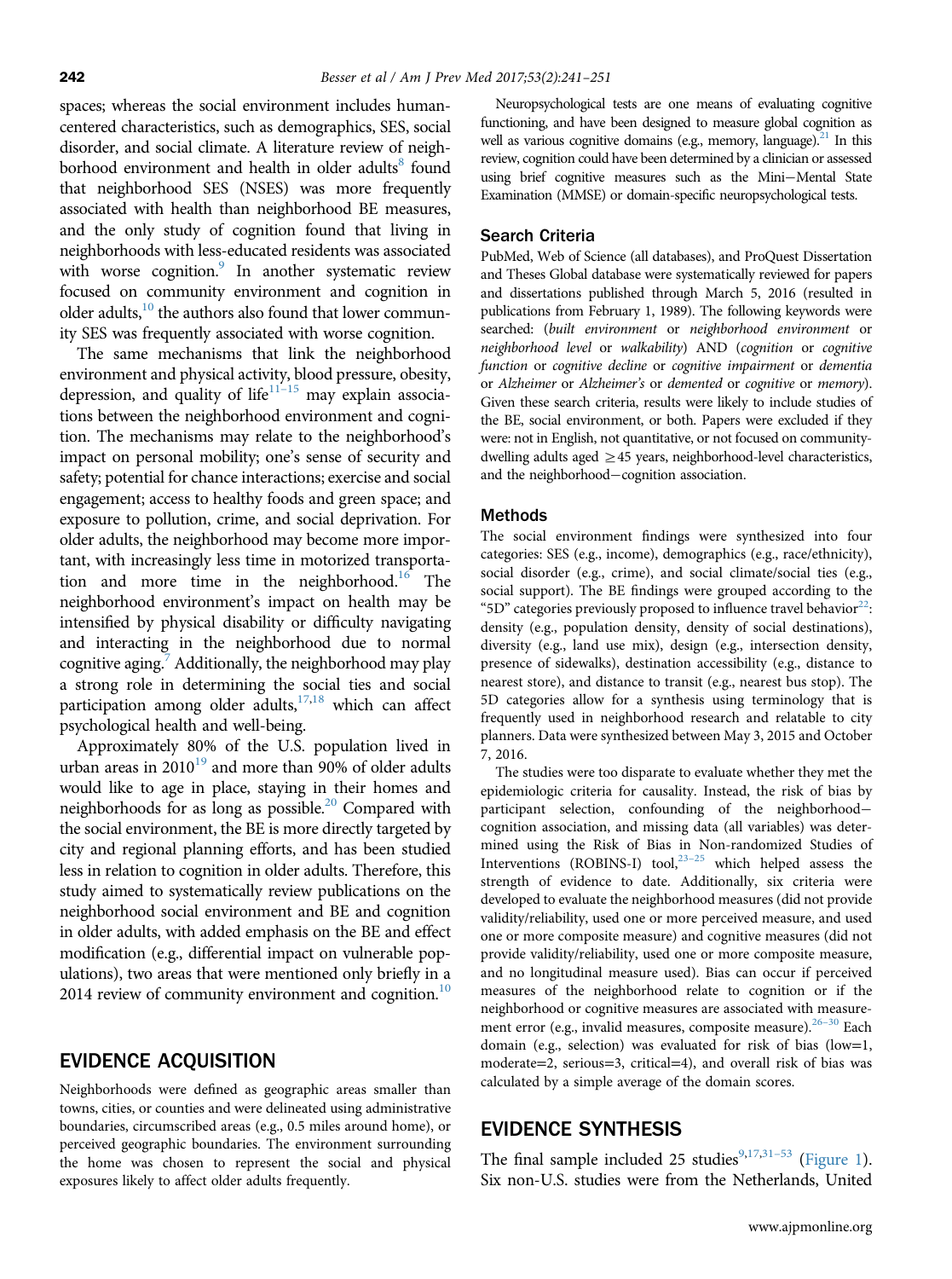<span id="page-2-0"></span>

Figure 1. Sample size flow diagram.

Kingdom, Japan, and Singapore.<sup>31,36,[40,44,49,52](#page-9-0)</sup> The majority focused on adults aged  $\geq$  65 years (36% included <65year-olds) and 80% included minorities. [Appendices 1](#page-8-0)–5 (available online) outline study details.

#### Research Methods

Sixty-eight percent of samples originated from cohort studies, with the remaining based on clinical trials or other observational studies. Seventy-six percent of samples were population-based or randomly sampled. Eleven<sup>[31](#page-8-0)[,36,37,44](#page-9-0),[46,49](#page-9-0)–[53](#page-9-0)</sup> studies used the MMSE, five studies<sup>[9,17,](#page-8-0)[34](#page-9-0),[39,42](#page-9-0)</sup> used the Telephone Interview for Cognitive Status, five used domain-specific cognitive measures,  $38,41,43,47,50$  $38,41,43,47,50$  $38,41,43,47,50$  and four used composite cognitive measures[.32,](#page-8-0)[33,35](#page-9-0),[40](#page-9-0) Eighty-four percent of studies used continuous measures of cognition instead of categorical/ dichotomous measures, and ten studies used longitudinal cognitive measures.<sup>32,[35,39](#page-9-0),[42](#page-9-0)–[46,50](#page-9-0),[51](#page-9-0)</sup>

Most studies focused on objective neighborhood measures, with only four  $32,33,44,53$  $32,33,44,53$  $32,33,44,53$  including perceived measures (i.e., neighborhood social disorder, neighborhood climate, number of friendly neighbors, neighborhood homogeneity, distance to community resources). Almost half of the studies  $(n=12)$  used U.S. Census tracts to define neighborhoods, with the remaining using U.S. Census block groups, neighborhood perceptions, alternative definitions such as city-defined boundaries, or other regional definitions (e.g., UK enumeration district).

Neighborhood Social Characteristics and Cognition Twenty-two studies examined the association between neighborhood social environment and cognition[.9,17](#page-8-0),[31](#page-8-0)–[34,37](#page-9-0)–[49,51](#page-9-0)–[53](#page-9-0)

Neighborhood SES. Eight of 15 studies found that lower NSES was associated with worse cognition ([Table 1](#page-3-0)), with 78% of cross-sectional and 17% of longitudinal studies finding a significant association. The majority  $(n=13)$  of studies developed composite measures of NSES based on components such as the proportion with no high school degree or living in poverty. All SES measures were based on objective data sources such as the U.S. Census.

Neighborhood demographics. Four of eight studies found that neighborhood demographics were associated with cognition [\(Table 1\)](#page-3-0). Living in a neighborhood with a greater percentage of adults aged  $\geq 65$  years<sup>[34](#page-9-0)</sup> and fewer Hispanics<sup>37</sup> or African Americans<sup>[42](#page-9-0)</sup> was associated with better cognition. Conversely, a greater percentage of Mexican Americans was associated with decreased odds of cognitive decline. $46$  Two of four longitudinal studies $42,46$  of neighborhood race (African American, Hispanic, or minority) found a significant association with cognition. Perceived homogeneity of neighbor characteristics was not associated with cognitive decline in a Japanese sample.<sup>[44](#page-9-0)</sup>

Psychosocial disorder and social climate. Two of five studies $32,41$  $32,41$  (one cross-sectional, one longitudinal) found that greater psychosocial disorder was associated with worse cognition [\(Table 1\)](#page-3-0). In two cross-sectional studies on social climate, positive acts of neighboring were associated with better cognition,  $33$  but perceptions of friendly neighbors or the number of children, relatives, and friends in the neighborhood was not associated with cognition.<sup>[53](#page-9-0)</sup>

#### Neighborhood Built Environment and Cognition

Six studies examined neighborhood BE and cognition, 34, 35, 42, 50, 52, 53 using a wide variety of neighborhood definitions (i.e., city block, U.S. Census tract, U.S. Census block group, perceived neighborhood, 0.5-mile radius around home, UK Lower-layer Super Output Area), and data sources (i.e., block observations, city-based geographic data, audit, participant report, U.S. Census, map data, UK neighborhood statistics).

**Density.** One of three cross-sectional studies<sup>52</sup> examining density found an association with cognition ([Table 2\)](#page-4-0). Neighborhood area dedicated to natural environment (hence, lower population density) was associated with worse cognition in an English sample<sup>52</sup>; however, increased neighborhood park area was not associated with cognition in a U.S.-based sample. $34$  The single study examining population density and cognition found no association. $42$ 

Design. Both studies of neighborhood design found an association with longitudinal measures of cognition ([Table 2](#page-4-0)). Neighborhoods in poor condition (deterioration of public spaces), but not those lacking pedestrian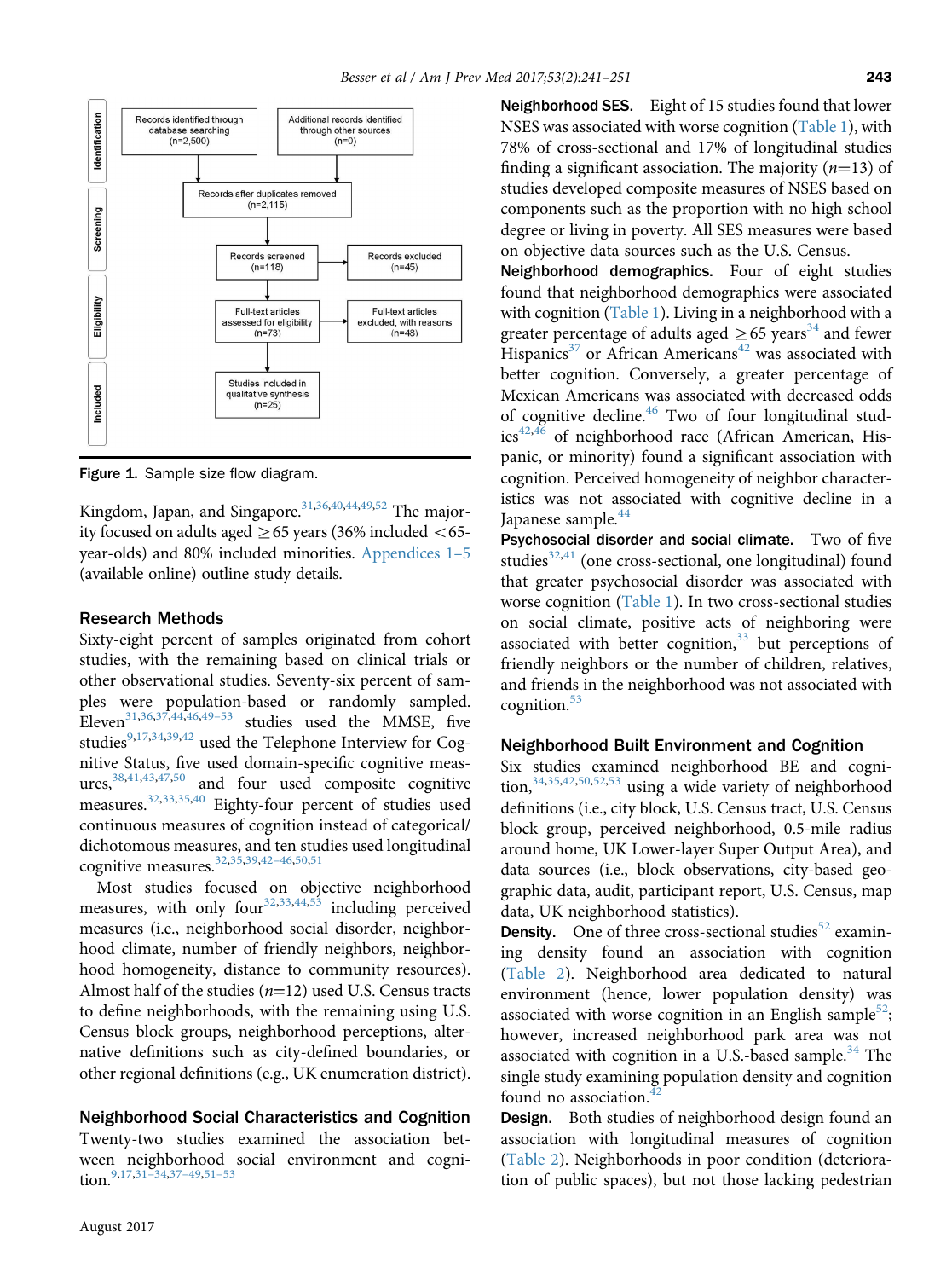<span id="page-3-0"></span>

| First author (year)                   | Study design    | <b>SES<sup>a</sup></b><br>$(n=15)$ | Demographics <sup>b</sup><br>$(n=8)$ | Psychosocial<br>disorder $c(n=5)$ | Social climate/<br>social ties <sup><math>d</math></sup> ( $n=2$ ) |
|---------------------------------------|-----------------|------------------------------------|--------------------------------------|-----------------------------------|--------------------------------------------------------------------|
| Aneshensel (2011) <sup>17</sup>       | Cross-sectional | $+$                                | <b>NS</b>                            |                                   |                                                                    |
| Basta (2008) <sup>31</sup>            | Cross-sectional | $+$                                |                                      |                                   |                                                                    |
| Boardman (2012) <sup>32</sup>         | Longitudinal    | <b>NS</b>                          |                                      | $^{+}$                            |                                                                    |
| Brown (2009) <sup>33</sup>            | Cross-sectional |                                    | -                                    |                                   | $^{+}$                                                             |
| Clarke $(2012)^{34}$                  | Cross-sectional | $^{+}$                             | $^{+}$                               | <b>NS</b>                         |                                                                    |
| Espino (2001) <sup>37</sup>           | Cross-sectional |                                    | $^{+}$                               | —                                 |                                                                    |
| Glass $(2009)^{38}$                   | Cross-sectional |                                    |                                      | <b>NS</b>                         |                                                                    |
| Kovalchik (2015) <sup>39</sup>        | Longitudinal    |                                    | <b>NS</b>                            |                                   |                                                                    |
| Lang (2008) <sup>40</sup>             | Cross-sectional | $^{+}$                             |                                      |                                   |                                                                    |
| Lee $(2011)^{41}$                     | Cross-sectional |                                    |                                      | $+$                               |                                                                    |
| Magaziner (1989) <sup>53</sup>        | Cross-sectional | —                                  |                                      |                                   | <b>NS</b>                                                          |
| Martinez $(2007)^{42}$                | Longitudinal    | <b>NS</b>                          | $^{+}$                               |                                   |                                                                    |
| Meyer (2015) <sup>43</sup>            | Longitudinal    | <b>NS</b>                          | <b>NS</b>                            |                                   |                                                                    |
| Murayama (2013) <sup>44</sup>         | Longitudinal    | $\overline{\phantom{0}}$           | <b>NS</b>                            |                                   |                                                                    |
| Rej (2015) <sup>45</sup>              | Longitudinal    | <b>NS</b>                          | $\qquad \qquad -$                    |                                   |                                                                    |
| Sheffield (2009) <sup>46</sup>        | Longitudinal    | $+$                                | $^{+}$                               |                                   |                                                                    |
| Shih (2011) <sup>48</sup>             | Cross-sectional | NS                                 |                                      |                                   |                                                                    |
| Sisco (2012) <sup>47</sup>            | Cross-sectional | $+$                                |                                      |                                   |                                                                    |
| Wee (2012) <sup>49</sup>              | Cross-sectional | $+$                                |                                      |                                   |                                                                    |
| Wight (2006) <sup>9</sup>             | Cross-sectional | $+$                                |                                      |                                   |                                                                    |
| Wu (2015) <sup>52</sup>               | Cross-sectional | <b>NS</b>                          |                                      | <b>NS</b>                         |                                                                    |
| Zeki Al Hazzouri (2011) <sup>51</sup> | Longitudinal    | <b>NS</b>                          |                                      |                                   |                                                                    |
| Total significant studies, n          |                 | 8                                  | 4                                    | $\overline{2}$                    | $\mathbf{1}$                                                       |

Note:  $+$  indicates at least one statistically significant association between neighborhood characteristic and cognition.

<sup>a</sup>Includes composite measures of SES and measures of income or wealth, employment, and education.

<sup>b</sup>Includes measures of age, race/ethnicity, and perceived homogeneity with neighbors.

<sup>c</sup>includes measures such as presence of graffiti and crime.

<sup>d</sup>Includes measures of neighboring, social support/acts, and social ties in neighborhood (e.g., number of friends in neighborhood).

NS, association between neighborhood characteristic and cognition was not statistically significant.

facilities, were associated with accelerated cognitive decline. $35$  Additionally, greater street connectivity was associated with faster cognitive decline using one measure (fewer turns needed to reach all other streets in network) but slower cognitive decline using another (greater paths/streets connected to each street). $50$ 

Destination accessibility. Three studies (two cross-sectional, one longitudinal) examined the association between neighborhood destination accessibility and cognition [\(Table 2\)](#page-4-0). An increased distance to community resources $53$  and presence of a community center,  $35$  but not presence of recreational centers and institutions (e.g., schools), $34$  were associated with better cognition.

Diversity of land uses and distance to transit. Neighborhood diversity of land uses was associated with lower odds of dementia,<sup>52</sup> and the presence of a neighborhood transit stop was associated with slower cognitive decline<sup>[35](#page-9-0)</sup> ([Table 2](#page-4-0)).

#### Effect Modification of Neighborhood Environment– Cognition Association

Thirteen studies investigated effect modification<sup>9,[17,31](#page-8-0)-[34](#page-9-0),</sup> [36,38](#page-9-0)–[41,48,53](#page-9-0) of the association between neighborhood characteristics and cognition.

Four of five cross-sectional studies found that individual-level SES modified the association between neighborhood social environment and cogni-tion.<sup>9,17,[31](#page-8-0)[,36,48](#page-9-0)</sup> Having low personal SES and living in a low-SES neighborhood was associated with worse cognition in two studies. $9,17$  By contrast, two studies found that the association between NSES and cognition was strongest when personal SES did not match NSES (i.e., low personal SES, high NSES; high personal SES, low NSES). $^{31,36}$  $^{31,36}$  $^{31,36}$  In addition, a higher percentage of African Americans was cross-sectionally associated with worse cognition in those with lower education and better cognition in those with higher education. $17$ 

Three of six studies of the neighborhood social environment and one study of the neighborhood BE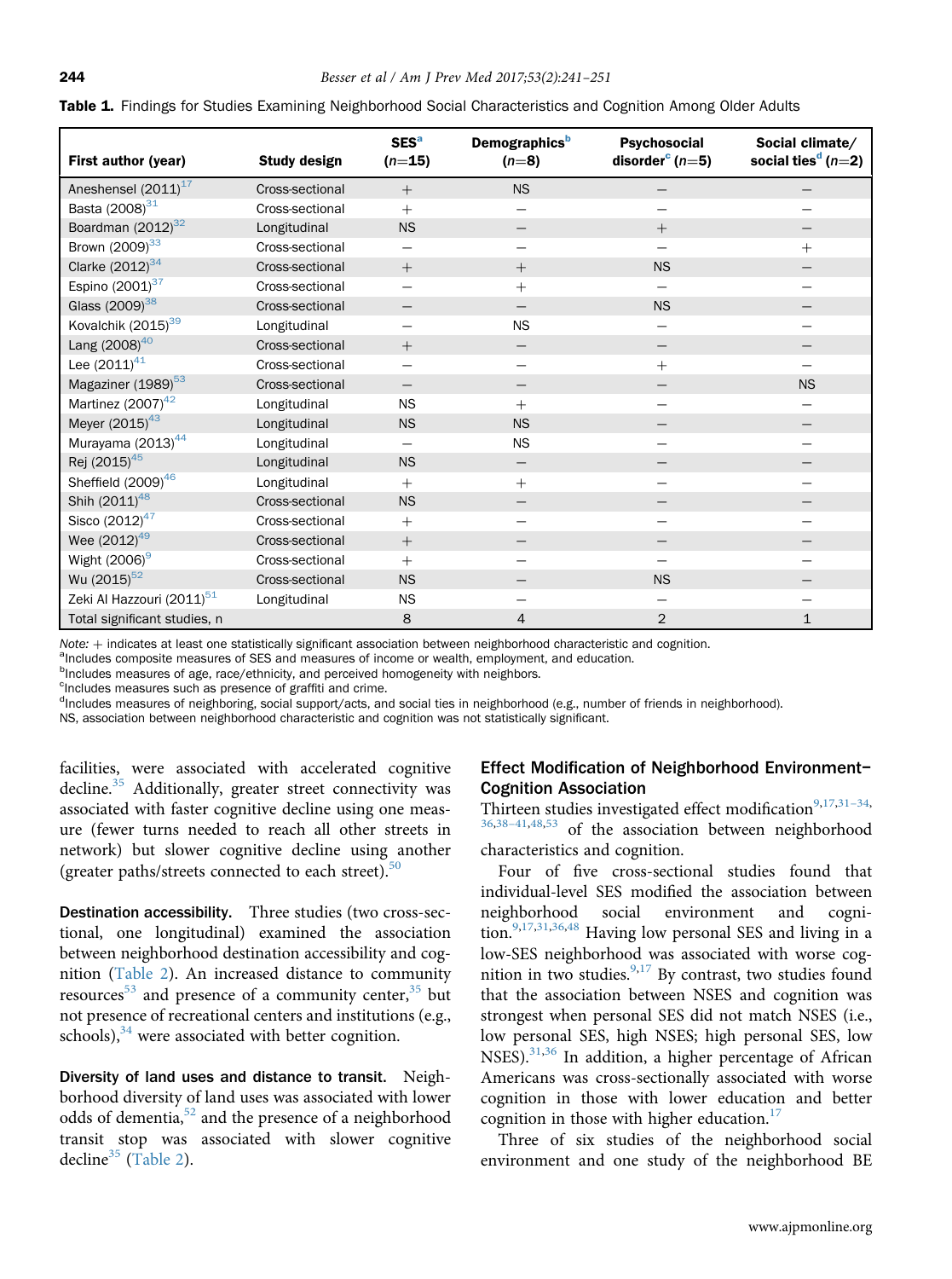|                                 |                 | <b>BE</b> categories                  |                          |                                            |                                         |                                             |  |  |
|---------------------------------|-----------------|---------------------------------------|--------------------------|--------------------------------------------|-----------------------------------------|---------------------------------------------|--|--|
| <b>First author (year)</b>      | Study design    | <b>Density<sup>a</sup></b><br>$(n=3)$ | <b>Design</b><br>$(n=2)$ | <b>Destination</b> <sup>c</sup><br>$(n=3)$ | <b>Diversity<sup>a</sup></b><br>$(n=1)$ | Distance to transit <sup>e</sup><br>$(n=1)$ |  |  |
| Clarke $(2012)^{34}$            | Cross-sectional | <b>NS</b>                             |                          | <b>NS</b>                                  |                                         |                                             |  |  |
| Clarke $(2015)^{35}$            | Longitudinal    |                                       |                          | $^{+}$                                     |                                         | $^{+}$                                      |  |  |
| Magaziner (1989) <sup>53</sup>  | Cross-sectional |                                       |                          | $^{+}$                                     |                                         |                                             |  |  |
| Martinez $(2007)^{42}$          | Longitudinal    | <b>NS</b>                             |                          |                                            |                                         |                                             |  |  |
| Watts (2015) <sup>50</sup>      | Longitudinal    |                                       | $^{+}$                   |                                            |                                         |                                             |  |  |
| Wu (2015) <sup>52</sup>         | Cross-sectional | $^{+}$                                |                          |                                            |                                         |                                             |  |  |
| Total significant<br>studies, n |                 |                                       | $\mathfrak{D}$           | $\overline{2}$                             | 1                                       |                                             |  |  |

<span id="page-4-0"></span>

|  |  |  |  |  |  | Table 2. Findings for Studies Examining Neighborhood BE Characteristics and Cognition Among Older Adults |  |  |  |  |
|--|--|--|--|--|--|----------------------------------------------------------------------------------------------------------|--|--|--|--|
|--|--|--|--|--|--|----------------------------------------------------------------------------------------------------------|--|--|--|--|

Note: + indicates at least one statistically significant association between neighborhood characteristic and cognition.

<sup>a</sup>For example, population density and density of social destinations.

<sup>b</sup>For example, intersection density and presence of sidewalks.

c For example, distance to nearest store.

<sup>d</sup>For example, land use mix and business types in the neighborhood.

e For example, distance to nearest bus stop.

BE, built environment; NS, association between neighborhood characteristic and cognition was not statistically significant.

found effect modification by individual-level demo-graphics.<sup>17,[33](#page-9-0),[34,39,40](#page-9-0),[48](#page-9-0)</sup> Individual-level race was not an effect modifier of the longitudinal association between neighborhood racial composition and cognition $39$  or the cross-sectional association between NSES and cognition.<sup>48</sup> Sex did not modify the association between neighborhood social climate (e.g., social ties) and cognition.<sup>33</sup> However, higher NSES was associated with better cognition among younger participants<sup>[48](#page-9-0)</sup> and in all but  $<$  70-year-old men<sup>[40](#page-9-0)</sup> in two cross-sectional studies. Finally, the presence of institutional resources (e.g., community center) was cross-sectionally associated with better cognition among whites but worse cognition among African Americans.<sup>[34](#page-9-0)</sup>

Both studies examining effect modification by apolipoprotein E e4 carrier status (APOE-e4; risk factor for AD) found significant associations.<sup>[32](#page-8-0),[41](#page-9-0)</sup> The first found that although APOE-e4 genotype was associated with faster cognitive decline, the association was strongest when psychosocial disorder was low. $32$  The second crosssectional study found that APOE-e4 carriers in the least psychosocially hazardous neighborhoods had cognitive levels similar to APOE-e4 non-carriers, and APOE-e4 carriers in the most psychosocially hazardous neighborhoods had worse cognition compared with APOE-e4 non-carriers in neighborhoods with lower psychosocial hazards.<sup>41</sup>

Three studies examined effect modification by other individual-level factors.  $34,38,53$  Neighborhoods with a higher percentage of older adults were associated with better cognition among those living 6–10 years in their neighborhood but worse cognition among those living  $>$ 10 years in their neighborhood.<sup>34</sup> The association

August 2017

between community resources (e.g., number of children in neighborhood) and cognition did not differ among those who lived with others versus lived alone.<sup>[53](#page-9-0)</sup> Finally, the association between higher tibia lead levels and worse cognition was stronger in those with higher versus lower neighborhood psychosocial disorder.<sup>[38](#page-9-0)</sup>

#### Risk of Bias

Selection bias. Eight studies used sampling weights or propensity scores to reduce the risk of selection  $\frac{1}{2}$  bias,  $\frac{9,17,32,34,39-42}{9,17,32,34,39-42}$  $\frac{9,17,32,34,39-42}{9,17,32,34,39-42}$  $\frac{9,17,32,34,39-42}{9,17,32,34,39-42}$  $\frac{9,17,32,34,39-42}{9,17,32,34,39-42}$  $\frac{9,17,32,34,39-42}{9,17,32,34,39-42}$  $\frac{9,17,32,34,39-42}{9,17,32,34,39-42}$  $\frac{9,17,32,34,39-42}{9,17,32,34,39-42}$  $\frac{9,17,32,34,39-42}{9,17,32,34,39-42}$  and 11 studies demonstrated a lack of overlap (by  $>$  2 years) between the dates in which the neighborhood and cognitive measures were collected.[9,17,32,](#page-8-0)[35](#page-9-0),[37,38,40,42](#page-9-0),[45,46,51](#page-9-0) Based on the ROBINS-I evaluation criteria, 19 studies had a moderate risk and six studies had a moderate to serious risk of selection bias ([Table 3\)](#page-5-0).

Confounding. Ten studies controlled for covariates (i.e., age, sex, race/ethnicity, income, education, married) hypothesized to be related to neighborhood characteristics and cognitive measures and, therefore, were determined to have a moderate risk of residual confounding ([Table 3](#page-5-0)).<sup>[9](#page-8-0),[17](#page-8-0)[,34,39,41](#page-9-0),[42,46,48,49](#page-9-0),[54](#page-9-0)</sup> The study with a critical risk for residual confounding did not adjust for any covariates, and the 14 remaining studies with moderate to serious risk did not adjust for at least one covariate.

Missing data. Twenty studies failed to delineate missing data on the neighborhood characteristics, cognitive measures, or covariates and, therefore, were not assessed for risk owing to missing data. Five studies $9,31,46,48,51$  $9,31,46,48,51$  $9,31,46,48,51$  $9,31,46,48,51$  used statistical methods or sensitivity analyses to account for missing data and, among these, one study had a low risk of bias due to missing data because few data were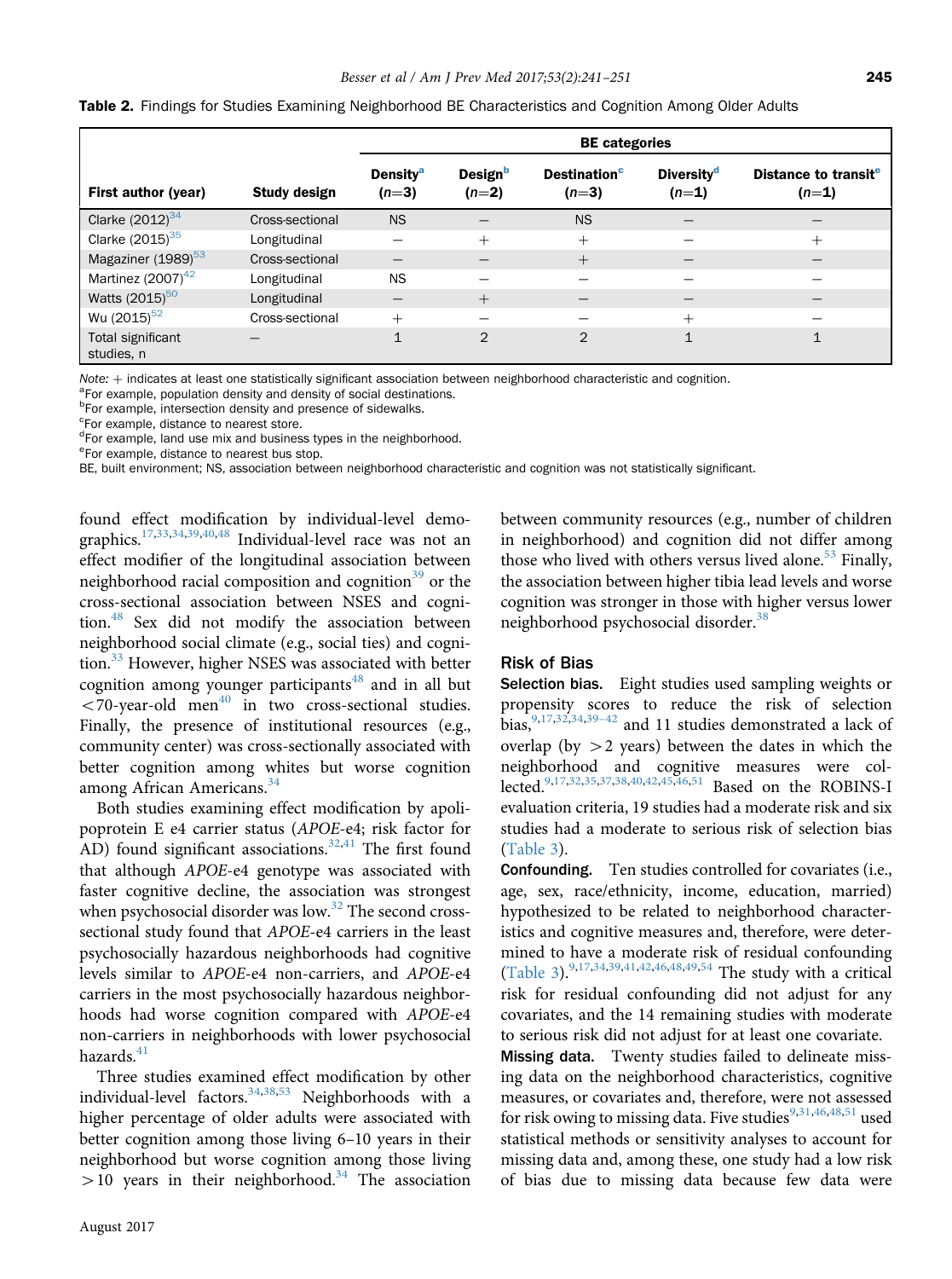<span id="page-5-0"></span>

|  |  |  |  |  |  | <b>Table 3.</b> Potential Risk of Bias in the 25 Reviewed Papers |  |
|--|--|--|--|--|--|------------------------------------------------------------------|--|
|--|--|--|--|--|--|------------------------------------------------------------------|--|

|                                   |                               |                          | <b>Domains</b>            |                                |                                    |                                             |
|-----------------------------------|-------------------------------|--------------------------|---------------------------|--------------------------------|------------------------------------|---------------------------------------------|
| <b>First author</b>               | <b>Selection</b> <sup>a</sup> | Confounding <sup>a</sup> | Missing data <sup>a</sup> | Neighborhood<br>$measure(s)^D$ | <b>Cognitive</b><br>$measure(s)^c$ | <b>Overall risk</b><br>of bias <sup>d</sup> |
| Aneshensel <sup>17</sup>          | Moderate                      | Moderate                 | <b>NA</b>                 | Moderate                       | Low                                | Moderate                                    |
| Basta <sup>31</sup>               | Moderate                      | Serious                  | Low                       | Moderate                       | Moderate                           | Moderate                                    |
| Boardman <sup>32</sup>            | Moderate                      | Serious                  | <b>NA</b>                 | Moderate                       | Moderate                           | Moderate                                    |
| Brown <sup>33</sup>               | Moderate                      | Serious                  | <b>NA</b>                 | Moderate                       | Moderate                           | Moderate                                    |
| Clarke <sup>34</sup>              | Moderate                      | Moderate                 | <b>NA</b>                 | Low                            | Moderate                           | Moderate                                    |
| Clarke <sup>35</sup>              | Moderate-serious              | Moderate                 | <b>NA</b>                 | Low                            | Moderate                           | Moderate                                    |
| Deeg <sup>36</sup>                | Moderate                      | Serious                  | <b>NA</b>                 | Moderate                       | Moderate                           | Moderate                                    |
| Espino <sup>37</sup>              | Moderate-serious              | Serious                  | <b>NA</b>                 | Moderate                       | Moderate                           | Moderate                                    |
| Glass <sup>38</sup>               | Moderate-serious              | Serious                  | <b>NA</b>                 | Moderate                       | Moderate                           | Moderate                                    |
| Kovalchik <sup>39</sup>           | Moderate                      | Moderate                 | <b>NA</b>                 | Low                            | Low                                | Low-moderate                                |
| Lang $40$                         | Moderate                      | Serious                  | <b>NA</b>                 | Moderate                       | Serious                            | Moderate-serious                            |
| $Lee^{41}$                        | Moderate                      | Moderate                 | <b>NA</b>                 | Moderate                       | Serious                            | Moderate                                    |
| Magaziner <sup>53</sup>           | Moderate                      | Serious                  | <b>NA</b>                 | Serious                        | Moderate                           | Moderate-serious                            |
| Martinez <sup>42</sup>            | Moderate                      | Moderate                 | <b>NA</b>                 | Low                            | Low                                | Low-moderate                                |
| Meyer <sup>43</sup>               | Moderate                      | Serious                  | <b>NA</b>                 | Moderate                       | Low                                | Moderate                                    |
| Murayama <sup>44</sup>            | Moderate                      | Moderate-serious         | <b>NA</b>                 | Moderate                       | Low                                | Moderate                                    |
| Rej <sup>45</sup>                 | Moderate-serious              | Critical                 | <b>NA</b>                 | Low                            | <b>NA</b>                          | Moderate-serious                            |
| Sheffield <sup>46</sup>           | Moderate-serious              | Moderate                 | Low-moderate              | Moderate                       | Low                                | Moderate                                    |
| Shih <sup>48</sup>                | Moderate                      | Moderate                 | Low-moderate              | Moderate                       | Low                                | Moderate                                    |
| Sisco <sup>47</sup>               | Moderate                      | Serious                  | <b>NA</b>                 | Moderate                       | Moderate                           | Moderate                                    |
| Watts <sup>50</sup>               | Moderate                      | Serious                  | <b>NA</b>                 | Low                            | Low                                | Moderate                                    |
| $Wee^{49}$                        | Moderate                      | Moderate                 | <b>NA</b>                 | Moderate                       | Low                                | Moderate                                    |
| Wight <sup>9</sup>                | Moderate                      | Moderate                 | Low-moderate              | Low                            | Low                                | Low-moderate                                |
| Wu et al. <sup>52</sup>           | Moderate                      | Moderate-serious         | <b>NA</b>                 | Moderate                       | Moderate                           | Moderate                                    |
| Zeki al<br>Hazzouri <sup>51</sup> | Moderate-serious              | Serious                  | Moderate                  | Low                            | Low                                | Moderate                                    |

aDetermined using ROBINS-I (Risk of Bias in Non-randomized Studies-Interventions) tool.<sup>[24,25](#page-8-0)</sup>

<sup>b</sup>Three criteria were developed to evaluate neighborhood measures: (1) did not provide validity/reliability; (2) used  $\geq 1$  perceived neighborhood measure; and (3) used  $>1$  composite neighborhood measure.

 $c$ Three criteria were developed to evaluate cognitive measures: (1) did not provide validity/reliability; (2) used  $\geq$  1 composite measure of cognition; and (3) did not use longitudinal measure.

<sup>d</sup>The overall risk of bias was calculated by a simple average of the scores for the specific domains (low=1, moderate=2, serious=3, critical=4). NA, not applicable.

missing<sup>31</sup> (Table 3). Three studies were determined to have low to moderate risk because some evidence suggested that the results were not robust to missing data. $9,46,48$  $9,46,48$  The fifth study showed that the results were not robust to missing data, and was categorized as moderate risk.<sup>51</sup>

Neighborhood measures. Eight studies met one or fewer of the criteria developed to evaluate the neighborhood measures (low risk of bias due to the neighborhood measure), 16 met two criteria (moderate risk), and one<sup>53</sup> met all three criteria (serious risk) (Table 3).

Cognitive measures. Eleven papers met one or fewer of the criteria developed to evaluate the cognitive measures (low risk of bias due to the cognition measure), 12 met two criteria (moderate risk), and two  $40,41$  met all three criteria (serious risk).

### **DISCUSSION**

More than half of the 25 reviewed studies found associations between neighborhood characteristics and cognition. The studies provided moderately strong evidence for an association between NSES and cognition and modest evidence for associations between neighborhood demographics, design, and destination accessibility and cognition. Similarly, most studies investigating effect modifiers found significant associations, with some evidence for effect modification of the association between NSES and cognition by individual-level SES. In addition, some evidence suggested that individuallevel demographics and APOE-e4 genotype modify the association between the neighborhood social environment and cognition. Although few studies examined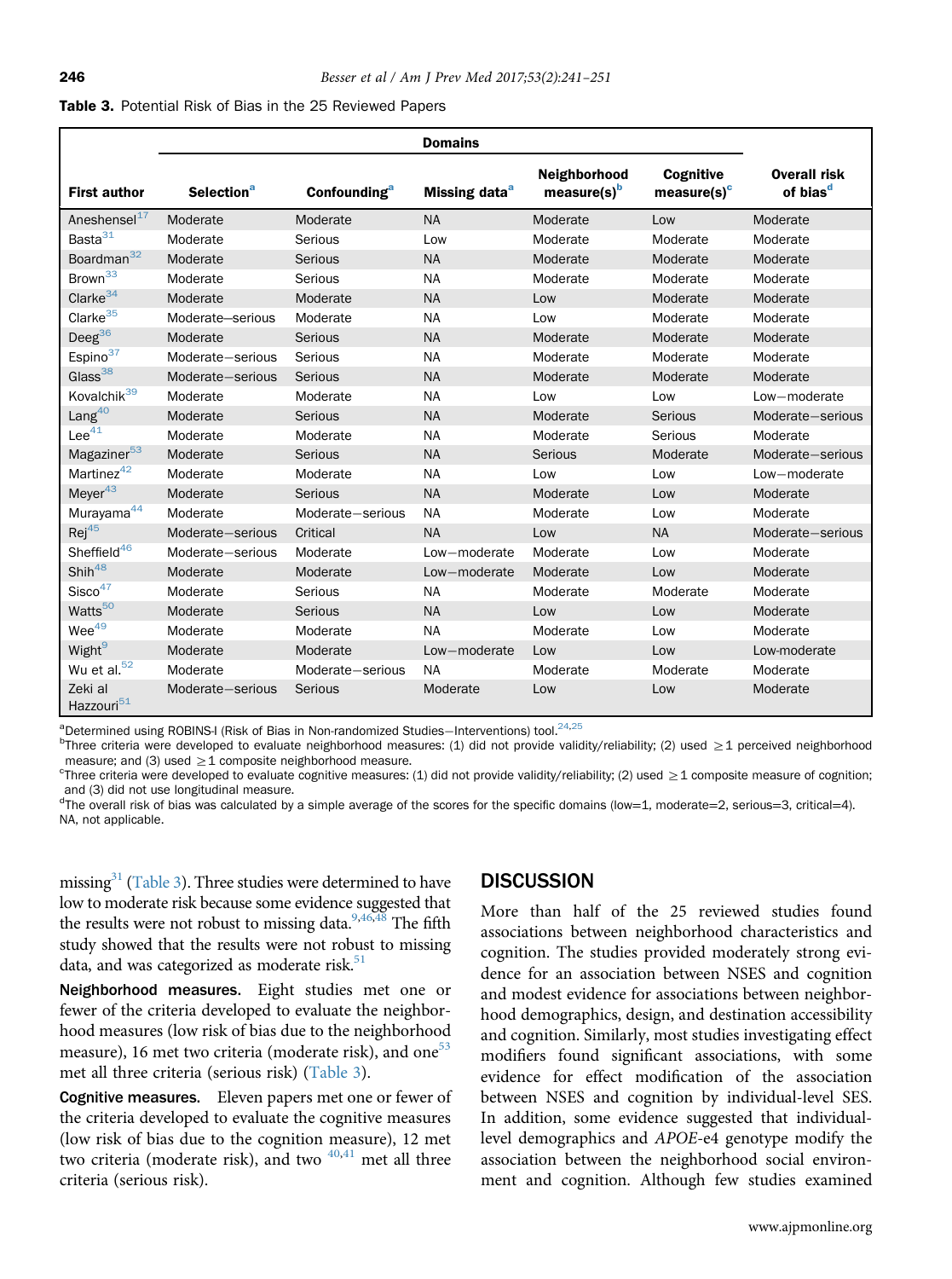effect modification, and the neighborhood measures and effect modifiers were too variable, the significant findings suggest that studies of effect modification may be a fruitful line of research. Considered together, no studies were found to have low risk of bias, the effect sizes were often small, and many of the studies tested multiple neighborhood-cognition associations that increased the chance of a statistically significant finding. Additionally, the combinations of neighborhood measures examined were inconsistent across the studies, and thus did not allow for a more thorough critique. Therefore, the evidence for an association between neighborhood characteristics and cognition is modest to date.

Lower NSES was associated with worse cognition after controlling for personal SES, a strong predictor of mortality and AD risk.<sup>[55](#page-9-0),[56](#page-9-0)</sup> NSES has been associated with multiple health outcomes $57-59$  $57-59$  $57-59$  and may be independently associated with cognition by affecting an individual's social interactions and level of social isolation,<sup>60,61</sup> which indirectly affect health. Few longitudinal studies found significant associations; thus, it is possible that NSES is associated with lifelong disparities in cognition, but not late-life differences in cognitive decline. Nonetheless, social isolation is a plausible mechanism for the observed associations between lower NSES and worse cognition, and should be examined as a potential mediator in future studies.

Controlling for individual- and neighborhood-level SES and race may not fully account for the psychosocial impact of racism and segregation that can influence health[.17](#page-8-0)[,62](#page-9-0) Only 27% of the reviewed studies examining NSES controlled for neighborhood racial composition; therefore, future studies will need to develop valid measures of, and control for, segregation, which may be independently associated with worse cognition.

Having lower personal SES and living in higher-SES neighborhoods may cause social isolation, leading to poorer well-being and health consistent with the local social inequality model. $36,63$  $36,63$  $36,63$  By contrast, low-SES individuals who have better cognition when living in higher-SES neighborhoods are consistent with the collective resources model, in which they benefit from increased material and social resources.<sup>63</sup> Two studies supported the collective resources model $9,17$  and two supported the local social inequality model<sup>31,36</sup>; thus, there is insufficient evidence to conclude if either of these models are at play, and additional research is needed on the interaction between individual- and neighborhood-level SES.

The reviewed studies demonstrated inconsistent associations between neighborhood psychosocial hazards and cognition. The only longitudinal study found a significant association with cognitive decline, but it used perceived measures to construct a composite measure

August 2017

of neighborhood psychosocial hazards. Perceived measures represent individual-based assessments that may be laden with other subjective influences, and composite measures can be associated with measurement error and lack specificity, which hinders the ability to pinpoint the causal mechanisms. The remaining studies were crosssectional and used different objective measures of neighborhood psychosocial hazards. Overall, future studies of psychosocial hazards and cognition would benefit from using longitudinal measures of cognition and psychosocial hazard measures that are objective and measured individually. Additionally, future studies could examine potential mediators, such as social engagement, isolation, well-being, and mental health, which would help support a mechanism by which any observed associations can be explained by social engagement/isolation.

A majority of the BE studies found significant associations. Cognition was associated with neighborhoods with a community center or transit stop, public spaces in poor condition, distance to community resources, street connectivity, land use mix, and area dedicated to the natural environment. Two studies examined potential modifiers of the BE-cognition association, finding that individual-level race modified the association between presence of institutional resources and cognition, but living alone did not modify the association between community resources and cognition. Overall, the BE studies to date provide suggestive evidence for an association between neighborhood design and destination accessibility and cognition. However, given this nascent field of research, new studies are needed to refine the BE and neighborhood measures, examine longitudinal measures of cognition, examine potential mediators and moderators, and elucidate the associated causal mechanisms.

#### Quality of Studies

The majority of studies were at moderate to serious risk of bias due to selection, residual confounding, and missing data. New studies should use methods such as sampling weights or propensity scores to reduce selection bias and use techniques such as multiple imputation to address bias due to missing data. Additionally, future studies should effectively measure and control for individual characteristics that are likely associated with the neighborhood characteristics and cognition to reduce the possibility of residual confounding, which may help explain the studies finding associations in unexpected directions.

Most of the studies defined neighborhoods using administrative boundaries set by national or local governments (e.g., U.S. Census tracts). Although this may allow for more consistent neighborhood definitions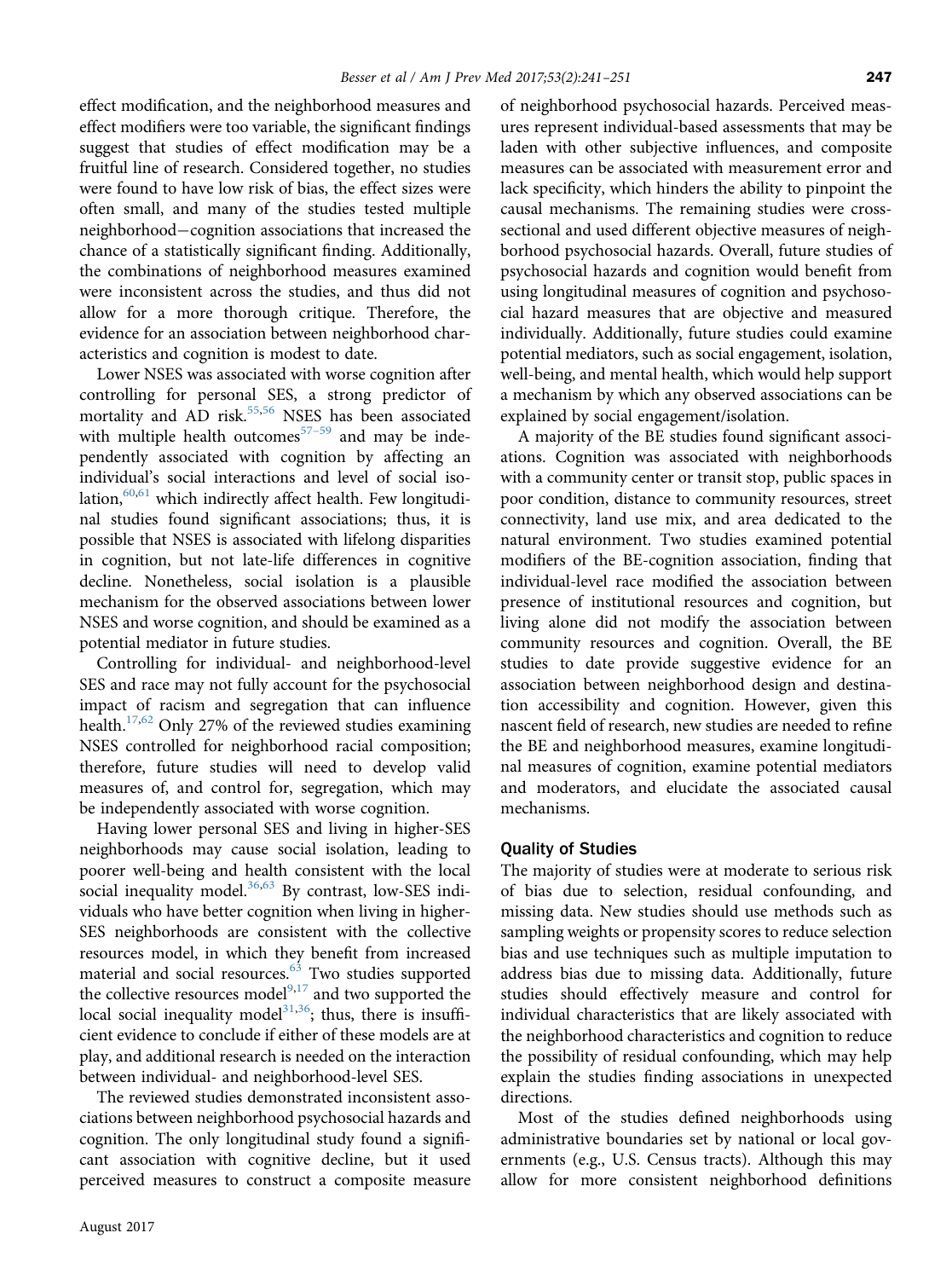across studies, Census tracts are typically employed out of convenience, which ignores the potential that different neighborhood definitions may be more appropriate based on the neighborhood measure of interest and the proposed biological mechanism responsible for its association with cognition. $27$  In addition, individuals living at the edge of a Census tract may be misclassified, if they typically walk in the neighboring Census tract. New studies can build upon the previous work, transitioning from using administrative boundaries to other measures, such as of the 0.5-mile area around a participant's home, which may better reflect the nearby places and the distances an older adult would walk.

The employed neighborhood measures had a number of other weaknesses. First, the characteristics measured to date may be only rough proxies of the neighborhood qualities associated with improved or worsened cognition. For example, population density could serve as a proxy for BE characteristics, such as destination accessibility or social environment characteristics like chance social interactions. Secondly, 44% of the studies used neighborhood data collected at a different time than the cognitive data, which may result in bias related to measurement error. Lastly, all of the studies failed to account for longer-term neighborhood exposures that may be more important that late-life neighborhood exposures. For instance, if an individual lived for many years in a dense urban environment and recently moved to the suburbs, simply using measurements of the current suburban environment would inaccurately reflect lifelong neighborhood exposures. Any association with cognition under these conditions would be hard to disentangle without additional information about residential history. Considering these weaknesses, much more work is needed to understand the neighborhood constructs that affect cognition, the ideal time points in which they should be measured, and the best ways to measure them.

The existing studies failed to address regional context, specifically, the potential influence of nearby neighborhoods and the comparability of findings across regions. Neighborhoods that border a residence may influence study findings, if, for instance, the affluence or disadvantage of surrounding neighborhoods decreases or increases accessibility to social destinations or community resources. Overall context of the town, city, or metropolitan area may be important to consider, as exemplified by a study finding that a neighborhood's regional location mattered more for neighborhood walking for commuting compared with the neighborhood's BE.<sup>64</sup> Additionally, the studies could have provided more thorough evaluations of the reasons why the neighborhood measures included may have limited external validity. For example, the variability of the neighborhood measures may not be comparable across cities, metropolitan regions, or countries, and certain neighborhood features (e.g., availability of walking paths) may have more influence than others based on regional cultural norms.

Most of the studies used brief cognitive tests (e.g., MMSE), which do not effectively measure particular cognitive domains that could assist in determining the biological mechanism by which the neighborhood environment relates to cognition. For example, if the neighborhood environment is hypothesized to influence cognition via the mechanism of social engagement, tests previously associated with social engagement (e.g., perceptual speed test $^{65}$ ) would be preferred over non-specific screening instruments like the MMSE.

#### Limitations

This review is not without limitations. It was difficult to assess the strength of the evidence and causality, given the limited studies to date, the variability of neighborhood and cognitive measures, and the cross-sectional study designs. Inconsistent findings may be due to the fact that no studies examined early-life neighborhood exposures, which have been associated with cognition. $66-69$  $66-69$ Although the searched databases are comprehensive and cover a broad range of disciplines, this review may have missed some papers. In addition, the review could be affected by positive publication bias. Lastly, the method used to evaluate bias due to the neighborhood and cognitive measures has not been validated, but nonetheless provided a means of assessing the strength of the measures.

#### CONCLUSIONS

Few studies have examined associations between cognition and the neighborhood social environment and BE. A large majority of the reviewed studies found at least one significant association, suggesting that the neighborhood environment may be associated with cognition. Although the published studies are a good starting point, future studies will need to use standardized BE measures and replicate and expand upon previous findings by including longitudinal measures of cognition; considering longer-term neighborhood exposures; considering the impact of moves, residential tenure, and time spent in and around the neighborhood; and considering the potential for individual-level effect modifiers and mediators. Finally, because the existing studies did not provide adequate evaluation or support for particular causal mechanisms, future studies are needed to tease apart and test the causal mechanisms by design.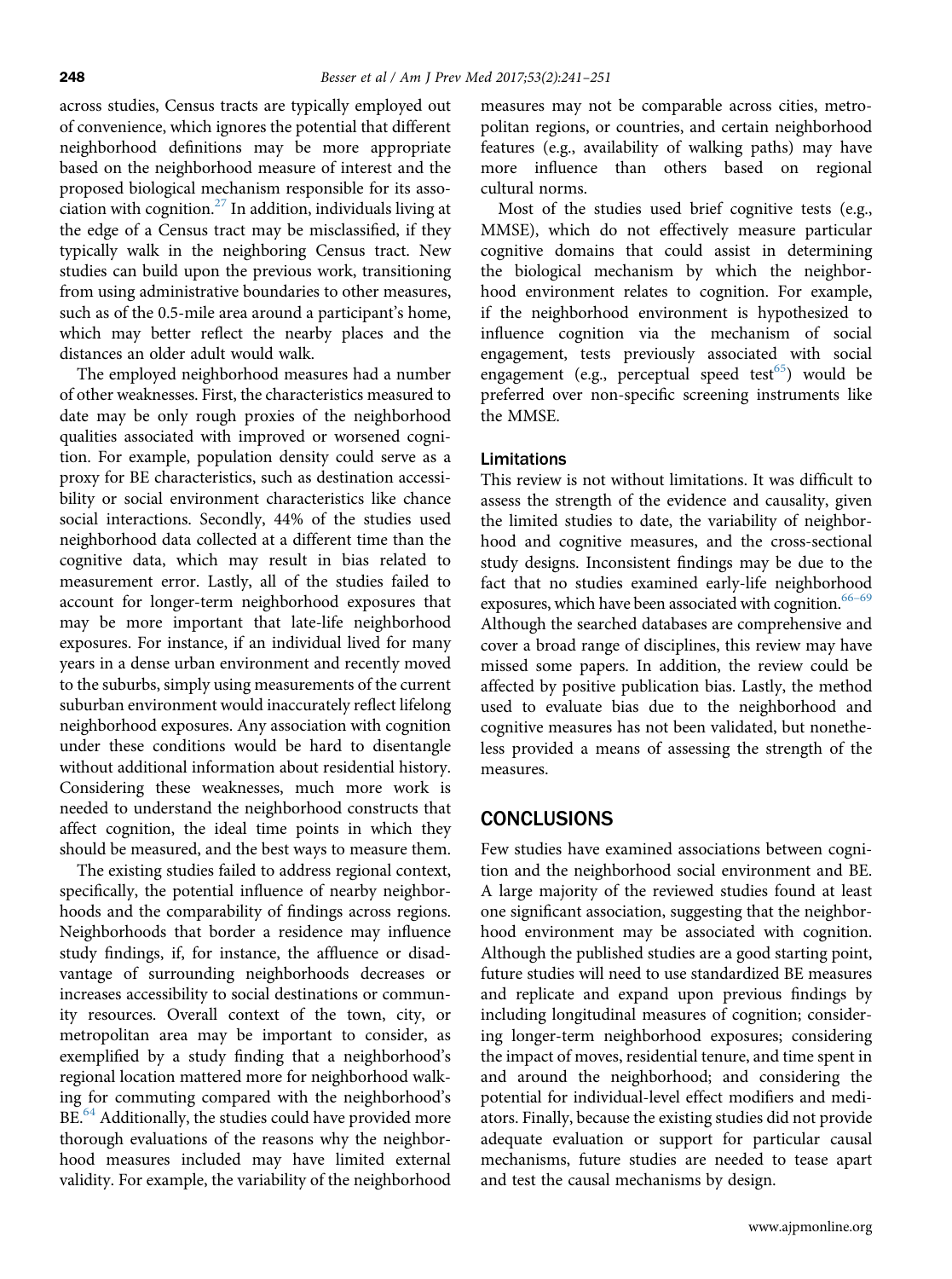#### <span id="page-8-0"></span>ACKNOWLEDGMENTS

Lilah Besser conceived of the study idea, performed the systematic review, and wrote and revised the first draft of the manuscript. Noreen McDonald, Walter Kukull, and Daniel Rodriguez helped with the study design, interpretation of findings, and editing of the manuscript.

No financial disclosures were reported by the authors of this paper.

# SUPPLEMENTAL MATERIAL

Supplemental materials associated with this article can be found in the online version at [https://doi.org/10.1016/](https://doi.org/10.1016/j.amepre.2017.02.013) [j.amepre.2017.02.013.](https://doi.org/10.1016/j.amepre.2017.02.013)

## **REFERENCES**

- 1. Langa KM, Levine DA. The diagnosis and management of mild cognitive impairment: a clinical review. JAMA. 2014;312(23):2551– 2561. [https://doi.org/10.1001/jama.2014.13806.](https://doi.org/10.1001/jama.2014.13806)
- 2. Alzheimer's Association. 2014 Alzheimer's disease facts and figures. [www.alz.org/downloads/facts\\_](http://www.alz.org/downloads/facts_figures_2014.pdf)figures\_2014.pdf. Accessed August 22, 2014.
- 3. Administration for Community Living. Administration on Aging aging statistics. [www.aoa.acl.gov/Aging\\_Statistics/index.aspx.](http://www.aoa.acl.gov/Aging_Statistics/index.aspx) Accessed August 22, 2015.
- 4. U.S. Census. An aging nation: the older population in the United States-population estimates and projections. [www.census.gov/prod/](http://www.census.gov/prod/2014pubs/p25-1140.pdf) [2014pubs/p25-1140.pdf.](http://www.census.gov/prod/2014pubs/p25-1140.pdf) Accessed August 22, 2015.
- 5. Nelson L, Tabet N. Slowing the progression of Alzheimer's disease; what works? Ageing Res Rev. 2015;23(Pt B):193–209. [https://doi.org/](https://doi.org/10.1016/j.arr.2015.07.002) [10.1016/j.arr.2015.07.002](https://doi.org/10.1016/j.arr.2015.07.002).
- 6. Vemuri P, Lesnick TG, Przybelski SA, et al. Effect of intellectual enrichment on AD biomarker trajectories: longitudinal imaging study. Neurology. 2016;86(12):1128–1135. [https://doi.org/10.1212/WNL.0000000000002490.](https://doi.org/10.1212/WNL.0000000000002490)
- 7. Cassarino M, Setti A. Environment as 'brain training': a review of geographical and physical environmental influences on cognitive ageing. Ageing Res Rev. 2015;23(Pt B):167–182. [https://doi.org/10.](https://doi.org/10.1016/j.arr.2015.06.003) [1016/j.arr.2015.06.003](https://doi.org/10.1016/j.arr.2015.06.003).
- 8. Yen IH, Michael YL, Perdue L. Neighborhood environment in studies of health of older adults: a systematic review. Am J Prev Med. 2009; 37(5):455–463. [https://doi.org/10.1016/j.amepre.2009.06.022.](https://doi.org/10.1016/j.amepre.2009.06.022)
- 9. Wight RG, Aneshensel CS, Miller-Martinez D, et al. Urban neighborhood context, educational attainment, and cognitive function among older adults. Am J Epidemiol. 2006;163(12):1071–1078. [https://doi.org/](https://doi.org/10.1093/aje/kwj176) [10.1093/aje/kwj176.](https://doi.org/10.1093/aje/kwj176)
- 10. Wu YT, Prina AM, Brayne C. The association between community environment and cognitive function: a systematic review. Soc Psychiatry Psychiatr Epidemiol. 2015;50(3):351–362. [https://doi.org/10.1007/](https://doi.org/10.1007/s00127-014-0945-6) [s00127-014-0945-6](https://doi.org/10.1007/s00127-014-0945-6).
- 11. Sallis JF, Saelens BE, Frank LD, et al. Neighborhood built environment and income: examining multiple health outcomes. Soc Sci Med. 2009; 68(7):1285–1293. <https://doi.org/10.1016/j.socscimed.2009.01.017>.
- 12. Li F, Harmer P, Cardinal BJ, et al. Built environment and 1-year change in weight and waist circumference in middle-aged and older adults: Portland Neighborhood Environment and Health Study. Am J Epidemiol. 2009;169(4):401–408. <https://doi.org/10.1093/aje/kwn398>.
- 13. Renalds A, Smith TH, Hale PJ. A systematic review of built environment and health. Fam Community Health. 2010;33(1):68–78. [https:](https://doi.org/10.1097/FCH.0b013e3181c4e2e5) [//doi.org/10.1097/FCH.0b013e3181c4e2e5](https://doi.org/10.1097/FCH.0b013e3181c4e2e5).
- 14. Mair C, Diez Roux AV, Galea S. Are neighbourhood characteristics associated with depressive symptoms? A review of evidence. J Epidemiol

Community Health. 2008;62(11):940–946. [https://doi.org/10.1136/](https://doi.org/10.1136/jech.2007.066605) [jech.2007.066605.](https://doi.org/10.1136/jech.2007.066605)

- 15. Koohsari MJ, Badland H, Sugiyama T, Mavoa S, Christian H, Giles-Corti B. Mismatch between perceived and objectively measured land use mix and street connectivity: associations with neighborhood walking. J Urban Health. 2015;92(2):242–252. [https://doi.org/10.](https://doi.org/10.1007/s11524-014-9928-x) [1007/s11524-014-9928-x](https://doi.org/10.1007/s11524-014-9928-x).
- 16. Levasseur M, Généreux M, Bruneau JF, et al. Importance of proximity to resources, social support, transportation and neighborhood security for mobility and social participation in older adults: results from a scoping study. BMC Public Health. 2015;15:503. [https://doi.org/](https://doi.org/10.1186/s12889-015-1824-0) [10.1186/s12889-015-1824-0.](https://doi.org/10.1186/s12889-015-1824-0)
- 17. Aneshensel CS, Ko MJ, Chodosh J, Wight RG. The urban neighborhood and cognitive functioning in late middle age. J Health Soc Behav. 2011;52(2):163–179. [https://doi.org/10.1177/0022146510393974.](https://doi.org/10.1177/0022146510393974)
- 18. James BD. Social Engagement and Cognitive Decline in Older Adults: Pathways and Neighborhood Context [Doctoral dissertation]. Baltimore: The Johns Hopkins University; 2009.
- 19. U.S. Census. 2010 Census urban and rural classification and urban area criteria. [www.census.gov/geo/reference/ua/urban-rural-2010.html.](http://www.census.gov/geo/reference/ua/urban-rural-2010.html) Accessed November 23, 2016.
- 20. AARP Public Policy Institute. Aging in place: a state survey of livability policies and practices. [http://assets.aarp.org/rgcenter/ppi/liv-com/](http://assets.aarp.org/rgcenter/ppi/liv-com/ib190.pdf) [ib190.pdf](http://assets.aarp.org/rgcenter/ppi/liv-com/ib190.pdf). Accessed November 23, 2016.
- 21. Reed BR, Mungas DM, Kramer JH, et al. Profiles of neuropsychological impairment in autopsy-defined Alzheimer's disease and cerebrovascular disease. Brain. 2007;130(Pt 3):731–739. [https://doi.org/10.1093/](https://doi.org/10.1093/brain/awl385) [brain/awl385](https://doi.org/10.1093/brain/awl385).
- 22. Ewing R, Cervero R. Travel and the built environment: a meta-analysis. J Am Plann Assoc. 2010;76(3):265–294. [https://doi.org/10.1080/](https://doi.org/10.1080/01944361003766766) [01944361003766766](https://doi.org/10.1080/01944361003766766).
- 23. Sterne JAC, Higgins J, Reeves BC, on behalf of the development group for ACROBAT-NRSI. A Cochrane Risk of Bias Assessment Tool: for Non-Randomized Studies of Interventions (ACROBAT-NRSI). Version 1.0.0. [www.riskofbias.info.](http://www.riskofbias.info) Published September 24, 2014. Accessed October 2, 2016.
- 24. Sterne J, Hernán N, Reeves B, et al. The Risk of Bias in Nonrandomized Studies of Interventions (ROBINS-I) assessment tool. <https://sites.google.com/site/riskofbiastool/>. Accessed October 2, 2016.
- 25. Sterne JA, Hernán MA, Reeves BC, et al. ROBINS-I: a tool for assessing risk of bias in non-randomised studies of interventions. BMJ. 2016;355: i4919. [https://doi.org/10.1136/bmj.i4919.](https://doi.org/10.1136/bmj.i4919)
- 26. Bollen KA, Bauldry S. Three Cs in measurement models: causal indicators, composite indicators, and covariates. Psychol Methods. 2011;16(3):265–284. [https://doi.org/10.1037/a0024448.](https://doi.org/10.1037/a0024448)
- 27. Diez Roux AV. Neighborhoods and health. Ann N Y Acad Sci. 2010; 1186:125–145. [https://doi.org/10.1111/j.1749-6632.2009.05333.x.](https://doi.org/10.1111/j.1749-6632.2009.05333.x)
- 28. Spiegelman D. Evaluating public health interventions: 4. The Nurses' Health Study and methods for eliminating bias attributable to measurement error and misclassification. Am J Public Health. 2016; 106(9):1563–1566. <https://doi.org/10.2105/AJPH.2016.303377>.
- 29. Brownson RC, Hoehner CM, Day K, Forsyth A, Sallis JF. Measuring the built environment for physical activity: state of the science. Am J Prev Med. 2009;36(4 suppl):S99–S123. [https://doi.org/10.1016/j.amepre.](https://doi.org/10.1016/j.amepre.2009.01.005) [2009.01.005.](https://doi.org/10.1016/j.amepre.2009.01.005)
- 30. Gay JL, Smith J. Validity of a scale assessing the built environment for physical activity. Am J Health Behav. 2010;34(4):420-431. [https://doi.](https://doi.org/10.5993/AJHB.34.4.4) [org/10.5993/AJHB.34.4.4](https://doi.org/10.5993/AJHB.34.4.4).
- 31. Basta NE, Matthews FE, Chatfield MD, Brayne C, MRC-CFAS. Community-level socio-economic status and cognitive and functional impairment in the older population. Eur J Public Health. 2008;18(1): 48–54. [https://doi.org/10.1093/eurpub/ckm076.](https://doi.org/10.1093/eurpub/ckm076)
- 32. Boardman JD, Barnes LL, Wilson RS, Evans DA, Mendes de Leon CF. Social disorder, APOE-E4 genotype, and change in cognitive function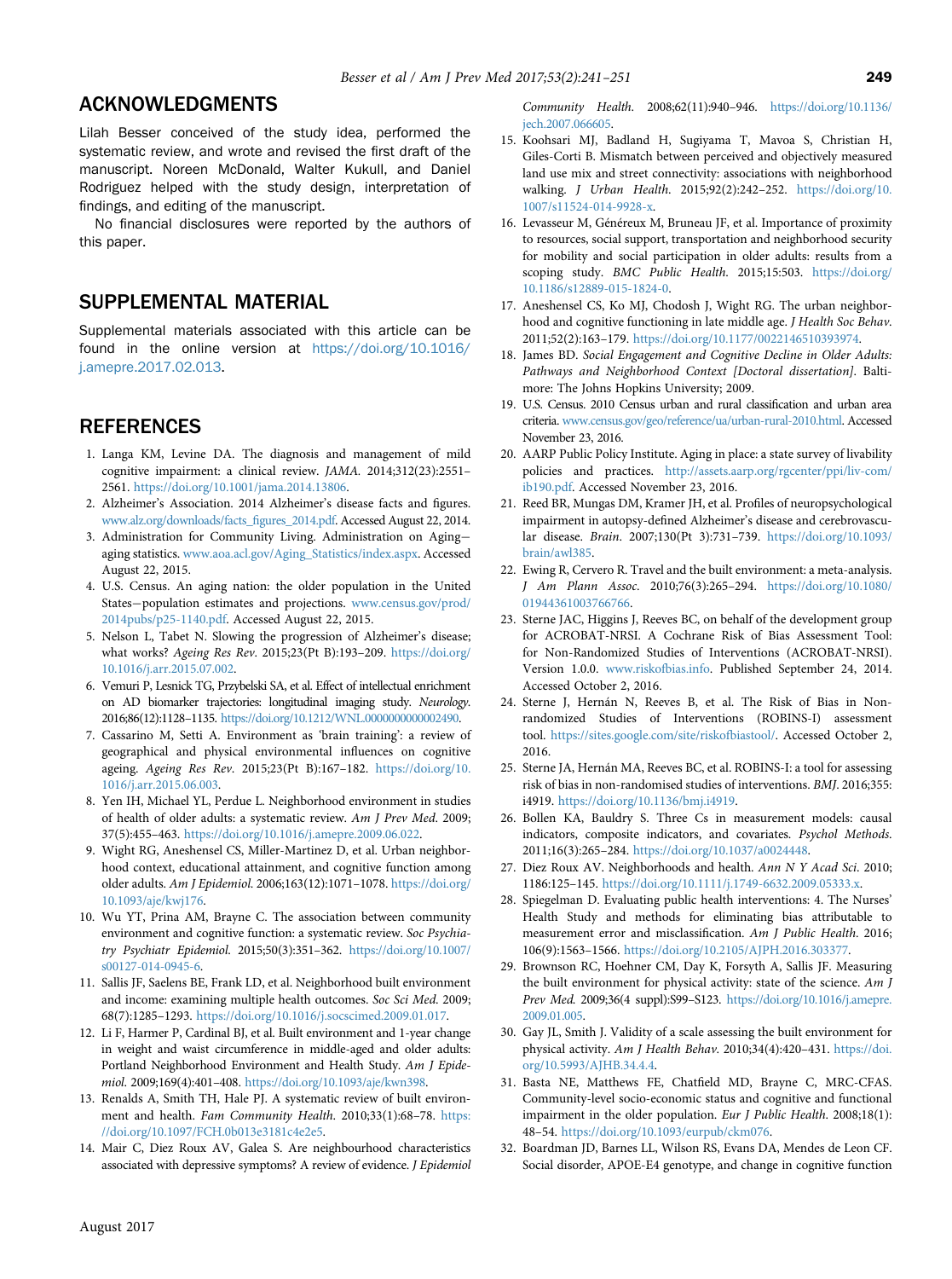<span id="page-9-0"></span>among older adults living in Chicago. Soc Sci Med. 2012;74(10):1584– 1590. <https://doi.org/10.1016/j.socscimed.2012.02.012>.

- 33. Brown SC, Mason CA, Spokane AR, Cruza-Guet MC, Lopez B, Szapocznik J. The relationship of neighborhood climate to perceived social support and mental health in older Hispanic immigrants in Miami, Florida. J Aging Health. 2009;21(3):431–459. [https://doi.org/](https://doi.org/10.1177/0898264308328976) [10.1177/0898264308328976.](https://doi.org/10.1177/0898264308328976)
- 34. Clarke PJ, Ailshire JA, House JS, et al. Cognitive function in the community setting: the neighbourhood as a source of 'cognitive reserve'? J Epidemiol Community Health. 2012;66(8):730–736. [https:](https://doi.org/10.1136/jech.2010.128116) [//doi.org/10.1136/jech.2010.128116](https://doi.org/10.1136/jech.2010.128116).
- 35. Clarke PJ, Weuve J, Barnes L, Evans DA, Mendes de Leon CF. Cognitive decline and the neighborhood environment. Ann Epidemiol. 2015;25 (11):849–854. <https://doi.org/10.1016/j.annepidem.2015.07.001>.
- 36. Deeg D, Fleur Thomese GC. Discrepancies between personal income and neighborhood status: effects on physical and mental health. Eur J Ageing. 2005;2(2):98–108. [https://doi.org/10.1007/s10433-005-0027-4.](https://doi.org/10.1007/s10433-005-0027-4)
- 37. Espino DV, Lichtenstein MJ, Palmer RF, Hazuda HP. Ethnic differences in Mini-Mental State Examination (MMSE) scores: where you live makes a difference. J Am Geriatr Soc. 2001;49(5):538–548. [https:](https://doi.org/10.1046/j.1532-5415.2001.49111.x) [//doi.org/10.1046/j.1532-5415.2001.49111.x](https://doi.org/10.1046/j.1532-5415.2001.49111.x).
- 38. Glass TA, Bandeen-Roche K, McAtee M, Bolla K, Todd AC, Schwartz BS. Neighborhood psychosocial hazards and the association of cumulative lead dose with cognitive function in older adults. Am J Epidemiol. 2009;169(6):683–692. [https://doi.org/10.1093/aje/kwn390.](https://doi.org/10.1093/aje/kwn390)
- 39. Kovalchik SA, Slaughter ME, Miles J, Friedman EM, Shih RA. Neighbourhood racial/ethnic composition and segregation and trajectories of cognitive decline among U.S. older adults. J Epidemiol Community Health. 2015;69(10):978–984. [https://doi.org/10.1136/](https://doi.org/10.1136/jech-2015-205600) [jech-2015-205600](https://doi.org/10.1136/jech-2015-205600).
- 40. Lang IA, Llewellyn DJ, Langa KM, Wallace RB, Huppert FA, Melzer D. Neighborhood deprivation, individual socioeconomic status, and cognitive function in older people: analyses from the English Longitudinal Study of Ageing. J Am Geriatr Soc. 2008;56(2):191-198. [https:](https://doi.org/10.1111/j.1532-5415.2007.01557.x) [//doi.org/10.1111/j.1532-5415.2007.01557.x](https://doi.org/10.1111/j.1532-5415.2007.01557.x).
- 41. Lee BK, Glass TA, James BD, Bandeen-Roche K, Schwartz BS. Neighborhood psychosocial environment, apolipoprotein E genotype, and cognitive function in older adults. Arch Gen Psychiatry. 2011;68 (3):314–321. [https://doi.org/10.1001/archgenpsychiatry.2011.6.](https://doi.org/10.1001/archgenpsychiatry.2011.6)
- 42. Martinez DM. Racial Disparities in Cognitive Performance Over Time Among Older Adults: A Multilevel Analysis of Neighborhood Effects [Doctoral dissertation]. Los Angeles: University of California Los Angeles; 2007.
- 43. Meyer OL, Sisco SM, Harvey D, et al. neighborhood predictors of cognitive training outcomes and trajectories in ACTIVE. Res Aging. 2017;39(3):443– 467. [https://doi.org/10.1177/0164027515618242.](https://doi.org/10.1177/0164027515618242)
- 44. Murayama H, Nishi M, Matsuo E, et al. Do bonding and bridging social capital affect self-rated health, depressive mood and cognitive decline in older Japanese? A prospective cohort study. Soc Sci Med. 2013;98:247–252. <https://doi.org/10.1016/j.socscimed.2013.09.026>.
- 45. Rej S, Begley A, Gildengers A, Dew MA, Reynolds CF, Butters MA. Psychosocial risk factors for cognitive decline in late-life depression: findings from the MTLD-III Study. Can Geriatr J. 2015;18(2):43–50. <https://doi.org/10.5770/cgj.18.134>.
- 46. Sheffield KM, Peek MK. Neighborhood context and cognitive decline in older Mexican Americans: results from the Hispanic Established Populations for Epidemiologic Studies of the Elderly. Am J Epidemiol. 2009;169(9):1092–1101. [https://doi.org/10.1093/aje/kwp005.](https://doi.org/10.1093/aje/kwp005)
- 47. Sisco SM, Marsiske M. Neighborhood influences on late life cognition in the ACTIVE study. J Aging Res. 2012;2012:435826. [https://doi.org/](https://doi.org/10.1155/2012/435826) [10.1155/2012/435826](https://doi.org/10.1155/2012/435826).
- 48. Shih RA, Ghosh-Dastidar B, Margolis KL, et al. Neighborhood socioeconomic status and cognitive function in women. Am J Public Health. 2011;101(9):1721–1728. [https://doi.org/10.2105/AJPH.2011.300169.](https://doi.org/10.2105/AJPH.2011.300169)
- 49. Wee LE, Yeo WX, Yang GR, et al. Individual and area level socioeconomic status and its association with cognitive function and

cognitive impairment (low MMSE) among community-dwelling elderly in Singapore. Dement Geriatr Cogn Dis Extra. 2012;2(1):529– 542. [https://doi.org/10.1159/000345036.](https://doi.org/10.1159/000345036)

- 50. Watts A, Ferdous F, Moore KD, Burns JM. Neighborhood integration and connectivity predict cognitive performance and decline. Gerontol Geriatr Med. 2015. [https://doi.org/10.1177/2333721415599141.](https://doi.org/10.1177/2333721415599141)
- 51. Zeki Al Hazzouri A, Haan MN, Osypuk T, Abdou C, Hinton L, Aiello AE. Neighborhood socioeconomic context and cognitive decline among older Mexican Americans: results from the Sacramento Area Latino Study on Aging. Am J Epidemiol. 2011;174(4):423–431. [https:](https://doi.org/10.1093/aje/kwr095) [//doi.org/10.1093/aje/kwr095.](https://doi.org/10.1093/aje/kwr095)
- 52. Wu YT, Prina AM, Jones AP, et al. Community environment, cognitive impairment and dementia in later life: results from the Cognitive Function and Ageing Study. Age Ageing. 2015;44(6):1005–1011. [https:](https://doi.org/10.1093/ageing/afv137) [//doi.org/10.1093/ageing/afv137.](https://doi.org/10.1093/ageing/afv137)
- 53. Magaziner J, Cadigan DA. Community resources and mental health of older women living alone. J Aging Health. 1989;1(1):35–49. [https://doi.](https://doi.org/10.1177/089826438900100103) [org/10.1177/089826438900100103.](https://doi.org/10.1177/089826438900100103)
- 54. Clarke P, George LK. The role of the built environment in the disablement process. Am J Public Health. 2005;95(11):1933–1939. [https://doi.](https://doi.org/10.2105/AJPH.2004.054494) [org/10.2105/AJPH.2004.054494](https://doi.org/10.2105/AJPH.2004.054494).
- 55. Guralnik JM, Land KC, Blazer D, Fillenbaum GG, Branch LG. Educational status and active life expectancy among older blacks and whites. N Engl J Med. 1993;329(2):110–116. [https://doi.org/10.1056/](https://doi.org/10.1056/NEJM199307083290208) [NEJM199307083290208.](https://doi.org/10.1056/NEJM199307083290208)
- 56. Stern Y. Cognitive reserve in ageing and Alzheimer's disease. Lancet Neurol. 2012;11(11):1006–1012. [https://doi.org/10.1016/S1474-4422](https://doi.org/10.1016/S1474-4422(12)70191-6) [\(12\)70191-6](https://doi.org/10.1016/S1474-4422(12)70191-6).
- 57. Propper C, Jones K, Bolster A, Burgess S, Johnston R, Sarker R. Local neighbourhood and mental health: evidence from the UK. Soc Sci Med. 2005;61(10):2065–2083. [https://doi.org/10.1016/j.socscimed.2005.](https://doi.org/10.1016/j.socscimed.2005.04.013) [04.013.](https://doi.org/10.1016/j.socscimed.2005.04.013)
- 58. Poortinga W, Dunstan FD, Fone DL. Perceptions of the neighbourhood environment and self rated health: a multilevel analysis of the Caerphilly Health and Social Needs Study. BMC Public Health. 2007;7:285. <https://doi.org/10.1186/1471-2458-7-285>.
- 59. Jaffe DH, Eisenbach Z, Neumark YD, Manor O. Individual, household and neighborhood socioeconomic status and mortality: a study of absolute and relative deprivation. Soc Sci Med. 2005;60(5):989–997. [https://doi.org/](https://doi.org/10.1016/j.socscimed.2004.06.047) [10.1016/j.socscimed.2004.06.047.](https://doi.org/10.1016/j.socscimed.2004.06.047)
- 60. Menec VH, Shooshtari S, Nowicki S, Fournier S. Does the relationship between neighborhood socioeconomic status and health outcomes persist into very old age? A population-based study. J Aging Health. 2010;22(1):27–47. <https://doi.org/10.1177/0898264309349029>.
- 61. de Jong Gierveld J, Keating N, Fast JE. Determinants of loneliness among older adults in Canada. Can J Aging. 2015;34(2):125–136. [https:](https://doi.org/10.1017/S0714980815000070) [//doi.org/10.1017/S0714980815000070.](https://doi.org/10.1017/S0714980815000070)
- 62. Williams DR, Neighbors HW, Jackson JS. Racial/ethnic discrimination and health: findings from community studies. Am J Public Health. 2008;98 (9 suppl):S29–S37. [https://doi.org/10.2105/AJPH.98.Supplement\\_1.S29](https://doi.org/10.2105/AJPH.98.Supplement_1.S29).
- 63. Stafford M, Marmot M. Neighbourhood deprivation and health: does it affect us all equally? Int J Epidemiol. 2003;32(3):357–366. [https://doi.](https://doi.org/10.1093/ije/dyg084) [org/10.1093/ije/dyg084.](https://doi.org/10.1093/ije/dyg084)
- 64. Cho G-H, Rodriguez DA. Neighborhood design, neighborhood location, and three types of walking: results from the Washington DC area. Environ Plann B Plann Des. 2015;42(3):526–540. [https://doi.org/](https://doi.org/10.1068/b130222p) [10.1068/b130222p.](https://doi.org/10.1068/b130222p)
- 65. Krueger KR, Wilson RS, Kamenetsky JM, Barnes LL, Bienias JL, Bennett DA. Social engagement and cognitive function in old age. Exp Aging Res. 2009;35(1):45–60. [https://doi.org/10.1080/036107308025](https://doi.org/10.1080/03610730802545028) [45028](https://doi.org/10.1080/03610730802545028).
- 66. Sampson RJ, Sharkey P, Raudenbush SW. Durable effects of concentrated disadvantage on verbal ability among African-American children. Proc Natl Acad Sci U S A. 2008;105(3):845–852. [https://doi.](https://doi.org/10.1073/pnas.0710189104) [org/10.1073/pnas.0710189104.](https://doi.org/10.1073/pnas.0710189104)